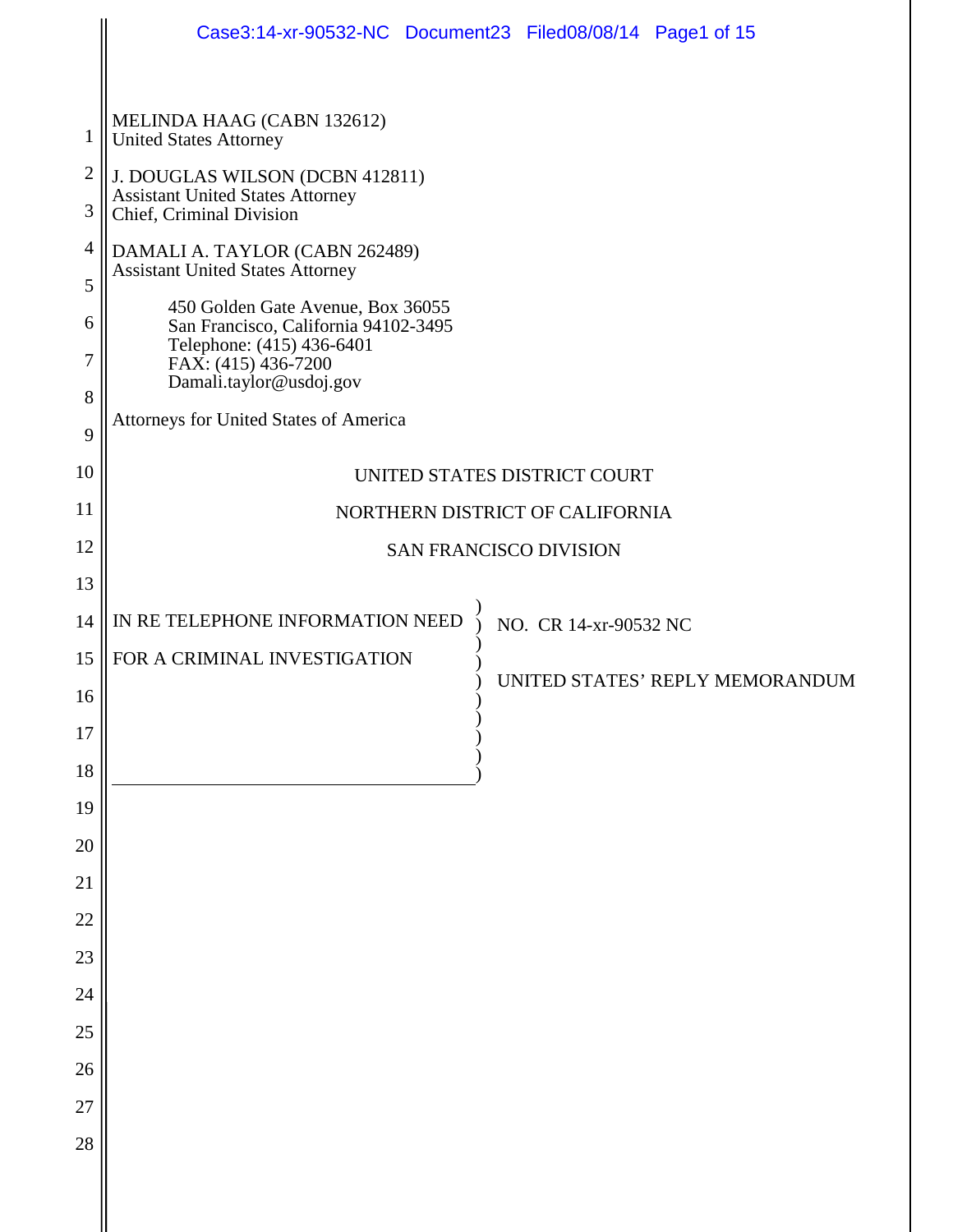$\parallel$ 

| $\mathbf{1}$     | <b>TABLE OF CONTENTS</b>                                                                     |                                                                                 |  |
|------------------|----------------------------------------------------------------------------------------------|---------------------------------------------------------------------------------|--|
| $\overline{2}$   |                                                                                              |                                                                                 |  |
| 3                | I.                                                                                           | There is no reasonable expectation of privacy in information conveyed by a cell |  |
| 4                |                                                                                              |                                                                                 |  |
| 5                | Π.                                                                                           |                                                                                 |  |
| 6                | III.                                                                                         |                                                                                 |  |
| $\boldsymbol{7}$ | An application that meets the requirement in 18 U.S.C. § 2703(d) to present "specific<br>IV. |                                                                                 |  |
| 8                |                                                                                              |                                                                                 |  |
| 9                |                                                                                              |                                                                                 |  |
| 10               |                                                                                              |                                                                                 |  |
| 11               |                                                                                              |                                                                                 |  |
| 12               |                                                                                              |                                                                                 |  |
| 13               |                                                                                              |                                                                                 |  |
| 14               |                                                                                              |                                                                                 |  |
| 15               |                                                                                              |                                                                                 |  |
| 16               |                                                                                              |                                                                                 |  |
| 17               |                                                                                              |                                                                                 |  |
| 18               |                                                                                              |                                                                                 |  |
| 19               |                                                                                              |                                                                                 |  |
| 20               |                                                                                              |                                                                                 |  |
| 21               |                                                                                              |                                                                                 |  |
| 22               |                                                                                              |                                                                                 |  |
| 23               |                                                                                              |                                                                                 |  |
| 24               |                                                                                              |                                                                                 |  |
| 25               |                                                                                              |                                                                                 |  |
| 26               |                                                                                              |                                                                                 |  |
| 27               |                                                                                              |                                                                                 |  |
| 28               |                                                                                              | $\rm i$                                                                         |  |
|                  |                                                                                              |                                                                                 |  |
|                  |                                                                                              |                                                                                 |  |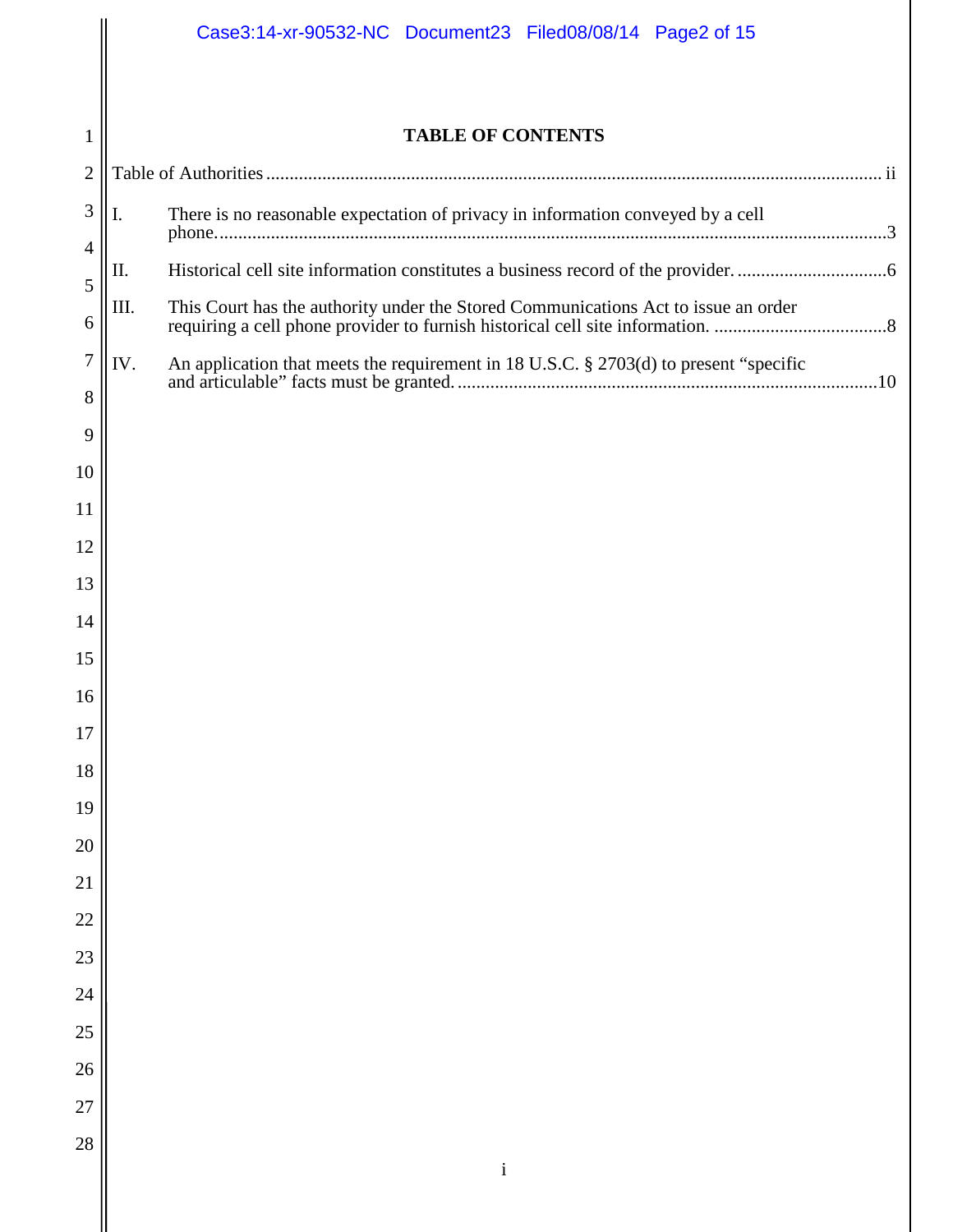1

# **TABLE OF AUTHORITIES**

### **FEDERAL CASES**

| I LIJERALI VADED                                                                                                                                                                         |
|------------------------------------------------------------------------------------------------------------------------------------------------------------------------------------------|
|                                                                                                                                                                                          |
|                                                                                                                                                                                          |
|                                                                                                                                                                                          |
| In the Matter of Application of the U.S. for an Order Directing a Provider of Electronic<br>Communications Service to Disclose Records to the Government, 620 F.3d 304 (3d Cir. 2010) 10 |
| In re Application of the United States for an Order Pursuant to 18 U.S.C. § 2703(d),                                                                                                     |
| In re Application of U.S. for Historical Cell Site Data, 724 F.3d 600 (5th Cir. 2013) 6, 10                                                                                              |
|                                                                                                                                                                                          |
|                                                                                                                                                                                          |
|                                                                                                                                                                                          |
|                                                                                                                                                                                          |
|                                                                                                                                                                                          |
|                                                                                                                                                                                          |
|                                                                                                                                                                                          |
|                                                                                                                                                                                          |
|                                                                                                                                                                                          |
|                                                                                                                                                                                          |
| United States v. Velasquez, No. CR 08-0730 WHA, 2010 WL 4286276 (N.D. Cal. Oct. 22, 2010) 2                                                                                              |
|                                                                                                                                                                                          |
| <b>STATE CASES</b>                                                                                                                                                                       |
|                                                                                                                                                                                          |
| <b>U.S. CONSTITUTION AND FEDERAL STATUTES</b>                                                                                                                                            |
|                                                                                                                                                                                          |
|                                                                                                                                                                                          |
|                                                                                                                                                                                          |
|                                                                                                                                                                                          |
|                                                                                                                                                                                          |

ii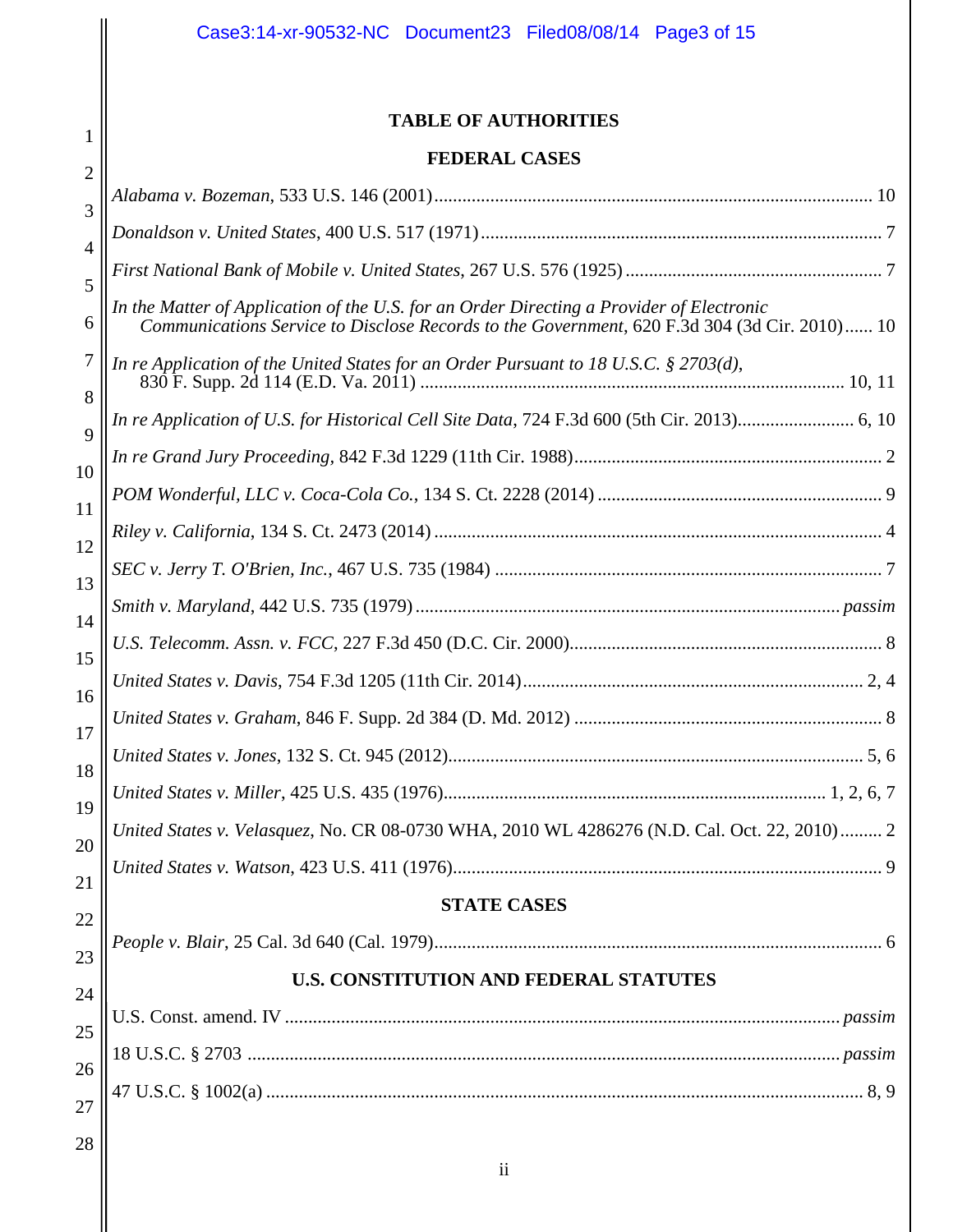|                 | Case3:14-xr-90532-NC Document23 Filed08/08/14 Page4 of 15                                 |
|-----------------|-------------------------------------------------------------------------------------------|
|                 |                                                                                           |
| $\mathbf{1}$    | <b>MISCELLANEOUS</b>                                                                      |
| $\overline{c}$  | Communications Assistance for Law Enforcement Act, Pub. L. 103-414, 108 Stat. 4279 (1994) |
| 3               |                                                                                           |
| $\overline{4}$  |                                                                                           |
| 5               |                                                                                           |
| 6               |                                                                                           |
| $\overline{7}$  |                                                                                           |
| 8               |                                                                                           |
| 9               |                                                                                           |
| 10              |                                                                                           |
| 11              |                                                                                           |
| 12              |                                                                                           |
| 13              |                                                                                           |
| 14              |                                                                                           |
| 15              |                                                                                           |
| 16              |                                                                                           |
| 17<br>18        |                                                                                           |
| 19              |                                                                                           |
| 20              |                                                                                           |
| $\overline{21}$ |                                                                                           |
| 22              |                                                                                           |
| $\overline{23}$ |                                                                                           |
| $\overline{24}$ |                                                                                           |
| 25              |                                                                                           |
| $\overline{26}$ |                                                                                           |
| $\overline{27}$ |                                                                                           |
| 28              | $\rm iii$                                                                                 |
|                 |                                                                                           |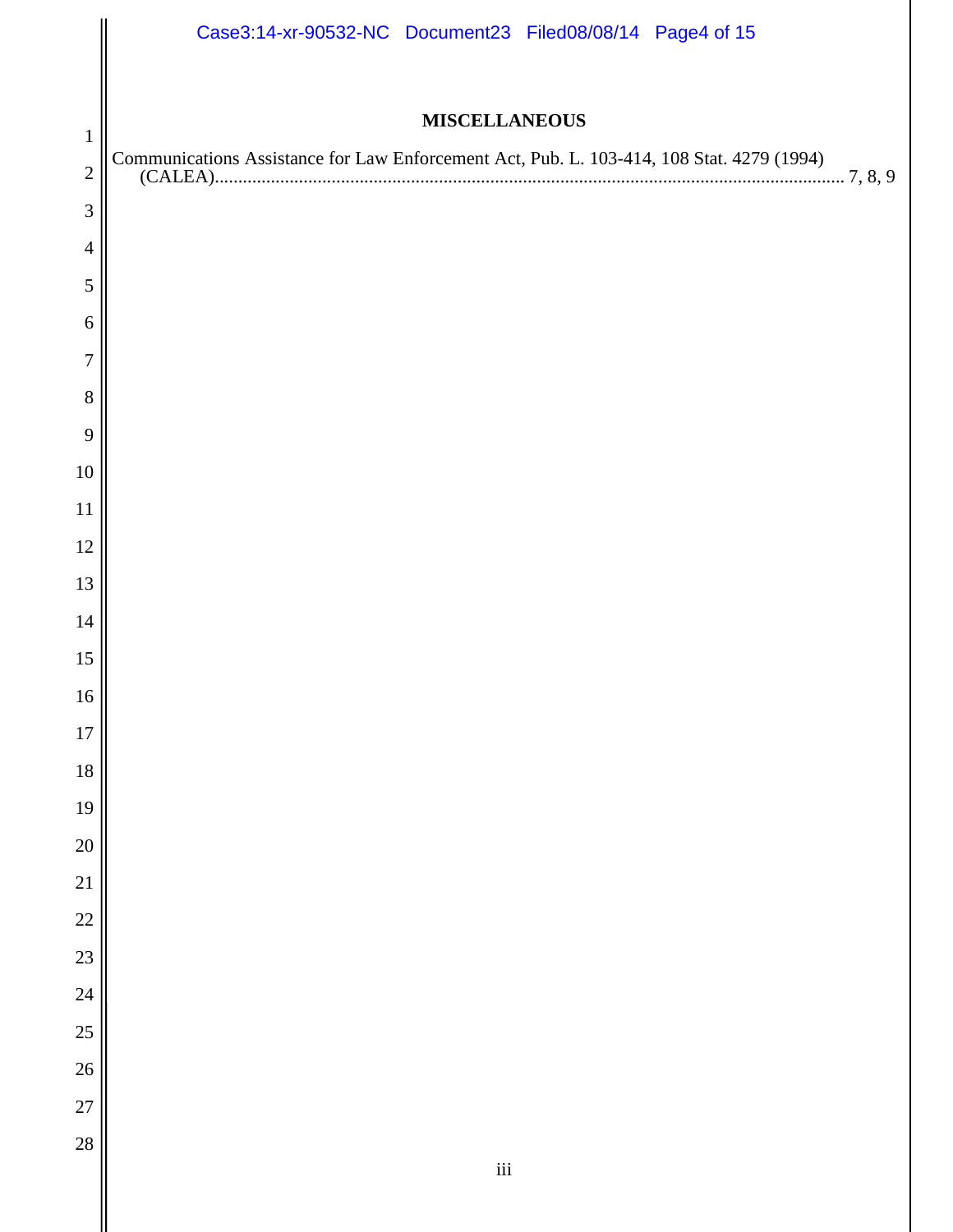1 2 3 4 5 6 7 8 9 10 In *United States v. Miller*, 425 U.S. 435, 443 (1976), the Supreme Court held that "the Fourth Amendment does not prohibit the obtaining of information revealed to a third party and conveyed by him to government authorities, even if the information is revealed on the assumption that it will be used only for a limited purpose." Based on this principle, the Court held in *Smith v. Maryland*, 442 U.S. 735, 745 (1979), that a person has no reasonable expectation of privacy in dialed telephone numbers. The Supreme Court has never overruled those cases, and they remain governing law. Because a person voluntarily using a cell phone conveys the cell phone's approximate location to the cell phone service provider and the records created are business records of the provider, *Smith* and *Miller* make clear that a person has no reasonable expectation of privacy in the cell site records stored by a service provider. Probable cause is not required to obtain that information.

11 12 13 14 15 16 17 18 19 20 21 22 The Federal Public Defender (FPD) counters that *Smith* and *Miller* are inapplicable to historical cell site information for two reasons. First, the FPD asserts (at FPD Br. 13) that *Smith* and *Miller* do not apply "to an era where people routinely and unthinkingly disclose the most intimate details of their lives to their cell phone providers." But the rule of *Smith* and *Miller* was crafted in an era where people exposed the intimate details of their lives to banks and phone companies, and the privacy interest in the bank records at issue in *Miller* surpasses that of historical cell site records; yet, bank records are not protected from compulsory process by the Fourth Amendment. In addition, the information at issue in this case is not, as the FPD repeatedly asserts, the information contained in a cell phone; instead, it is the general location information that cell phone users voluntarily transmit to a cell phone provider through a cell tower when the cell phone user makes a call. It is not true that, as the FPD asserts (FPD Br. 17), historical cell site information "is more analogous to content of a communication than to an address." *See Smith*, 442 U.S. at 743 (noting that the numbers dialed do not constitute the contents of the call).

23 24 25 26 27 28 Second, the FPD claims (at FPD Br. 16), historical cell site information "is not knowingly and intentionally conveyed by the consumer to anyone but rather generated automatically by radio waves." *See also* American Civil Liberties Union (ACLU) Br. at 8-10 (arguing that cell phone users have an expectation of privacy because they do not voluntarily convey location information to cell phone companies). This statement relies on a misreading of *Smith*. In *Smith*, (as the FPD expresses its holding, Br. 15), the Court held "that there was no privacy interest in dialed numbers because the person using

1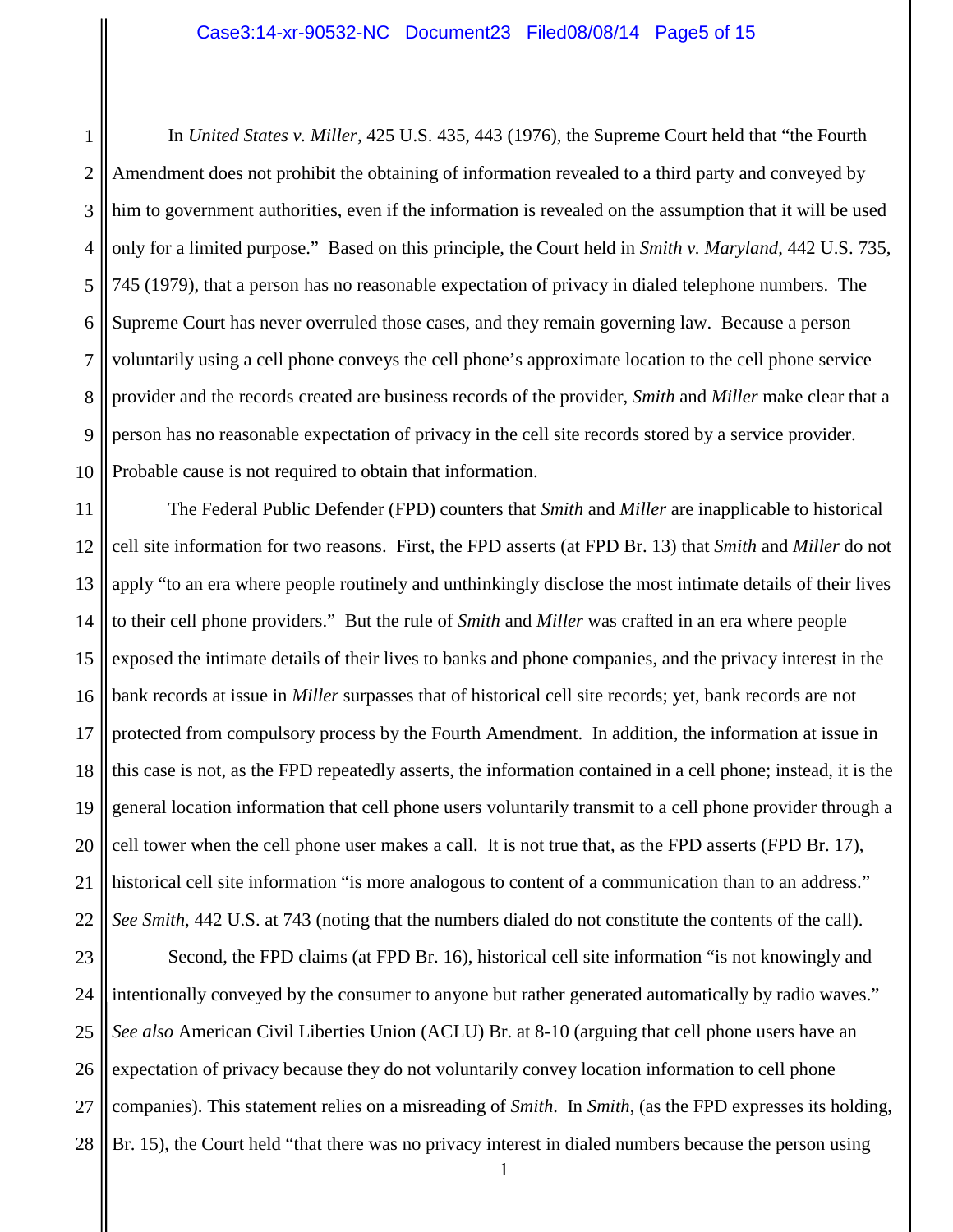1 2 3 4 5 6 7 8 9 10 11 12 13 14 15 the telephone intentionally conveyed the number to the telephone company for the express purpose of having the carrier connect him to that number." Historical cell site information does not differ in any constitutional sense from the telephone numbers gathered in *Smith* because the information used to construct historical cell site information comes from the signals conveyed to the cell phone provider to complete a telephone call. Moreover, contrary to the FPD's assertion, a cell phone user knowingly conveys the signal used to complete a cell phone call to the provider. Even the least sophisticated cell phone user knows that his or her cell phone has to send a signal to a cell phone tower to make a call. In fact, cell phone users often talk of being in or out of service range for their cell phones, by which they can only mean that their phone can or cannot send a signal to the cell phone provider. Nor does the FPD make any effort to explain (or even acknowledge) the policies from AT&T and T-Mobile that make it clear to users that those providers will gather location information conveyed by cell phones.<sup>[1](#page-5-0)</sup> Finally, because the cell phone records are kept by the provider, the cell phone user cannot have an expectation of privacy in them. *See In re Grand Jury Proceeding*, 842 F.3d 1229, 1234 (11th Cir. 1988) ("an individual has no claim under the fourth amendment to resist the production of business records held by a third party").

16 17 18 19 20 21 22 23 In short, historical cell site information is drawn from signaling information that a cell phone user voluntarily conveys to a cell phone provider. Because that information is voluntarily conveyed to the provider and because it simply allows the cell phone provider (and the government with a proper order) to obtain information concerning the general location of the cell phone, *Smith* and *Miller* apply. Accordingly, a person has no reasonable expectation of privacy in historical cell site information. For that reason, on August 1, 2014, the United States filed a petition for rehearing en banc in *United States v. Davis*, 754 F.3d 1205 (11th Cir. 2014), the decision recently finding that the government must obtain a warrant based on probable cause before seeking historical cell site information.

24

//

//

- 25
- 26

<span id="page-5-0"></span><sup>27</sup> 28 1 The FPD also fails to acknowledge Judge Alsup's decision in *United States v. Velasquez*, No. CR 08-0730 WHA. 2010 WL 4286276 (N.D. Cal. Oct. 22, 2010), denying a motion to suppress historical cell site data.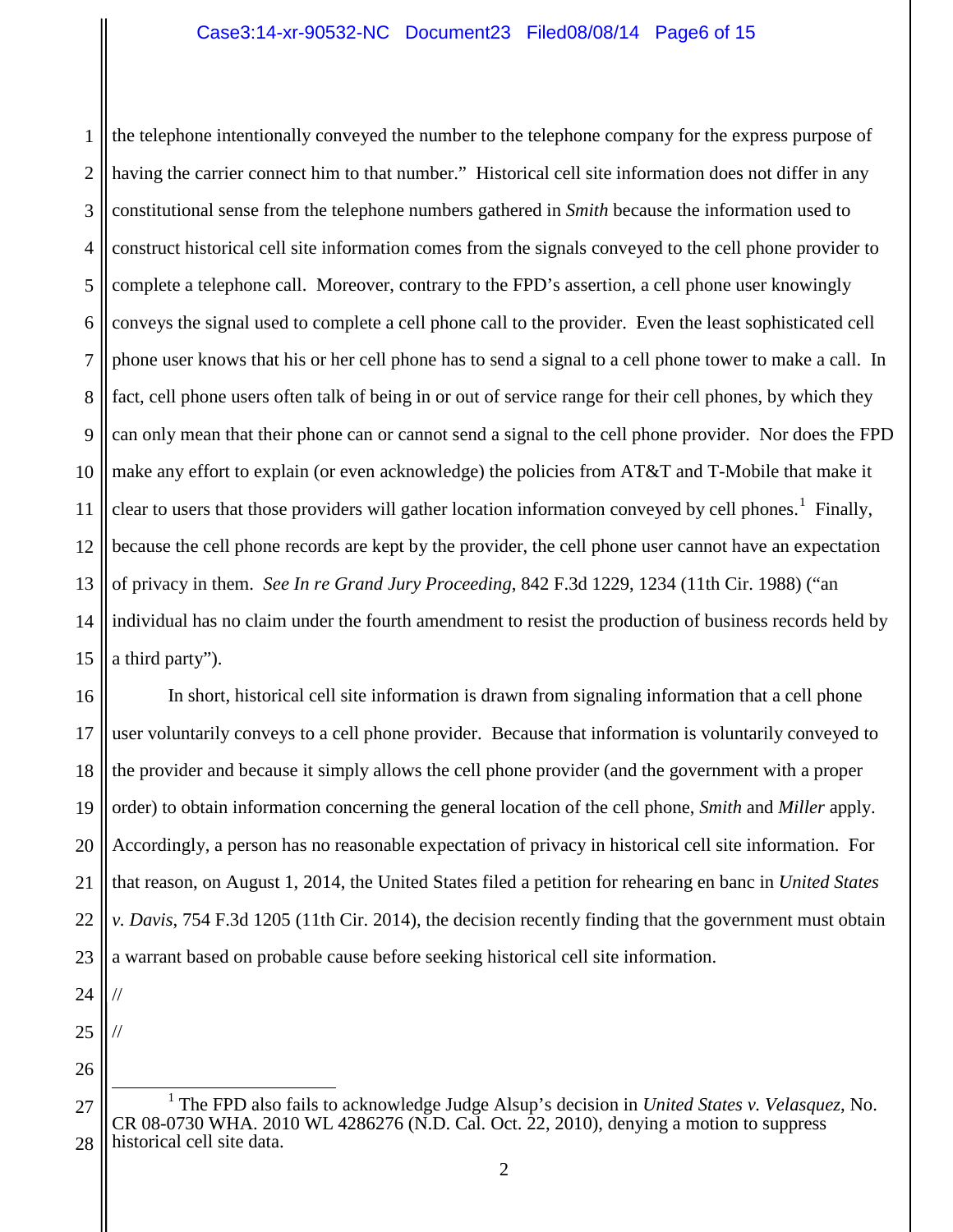1

#### **I. There is no reasonable expectation of privacy in information conveyed by a cell phone.**

2 3 4 5 6 7 8 9 10 To reiterate, the Supreme Court has squarely held that individuals have no expectation of privacy in information that they voluntarily share with third parties, and that principle forecloses any claim that individuals have a reasonable expectation of privacy in historical cell site information. The FPD argues (FPD Br. 7), however, that historical cell site information creates a reasonable expectation of privacy because it allows the government to "track individuals" and "provides the government with a comprehensive, intimate portrait of an individual's life." In addition, according to the FPD (at FPD Br. 7), the government can use historical cell site information "to track people inside buildings." For those reasons, the FPD concludes, individuals have a reasonable expectation of privacy in historical cell site information, and that information is protected by the Fourth Amendment.

11 12 13 14 15 16 17 18 19 20 21 Notably, the FPD does not cite any case in which the government used historical cell site information to "track individuals," obtain a "comprehensive, intimate portrait of an individual's life," or place an individual inside a home or other place in which the person has an expectation of privacy. Nor is the government aware of any such case. That is because, as the government explained in its opening letter brief to the Court, historical cell site information allows the government to obtain only historical and approximate location information. In particular, historical cell site information tells the provider and the government only where a cell phone is at the beginning and end of a call and in relation to the cell tower and (in some cases) 120-degree segment of the tower that the cell phone is using. In this District, the government uses historical cell site information to show that a person was near criminal activity (such as a drug deal or a bank robbery) when it occurred. The government is not aware of any other use to which historical cell site data has been put.

22 23 24 25 26 27 28 Contrary to the suggestion of the FPD, in this case, the government is not seeking to obtain realtime cell site information that would allow the government to obtain cell site information within a few seconds after the cell phone provider obtained it. Moreover, because the location information obtained is approximate and registers only at the beginning and end of a call, it does not reveal "intimate" details of a person's life. In other words, the government cannot discern from historical cell site information whether a person went to a mental health counselor or a doctor because the government is not using that information to track a person and instead can learn only the approximate location of the cell phone when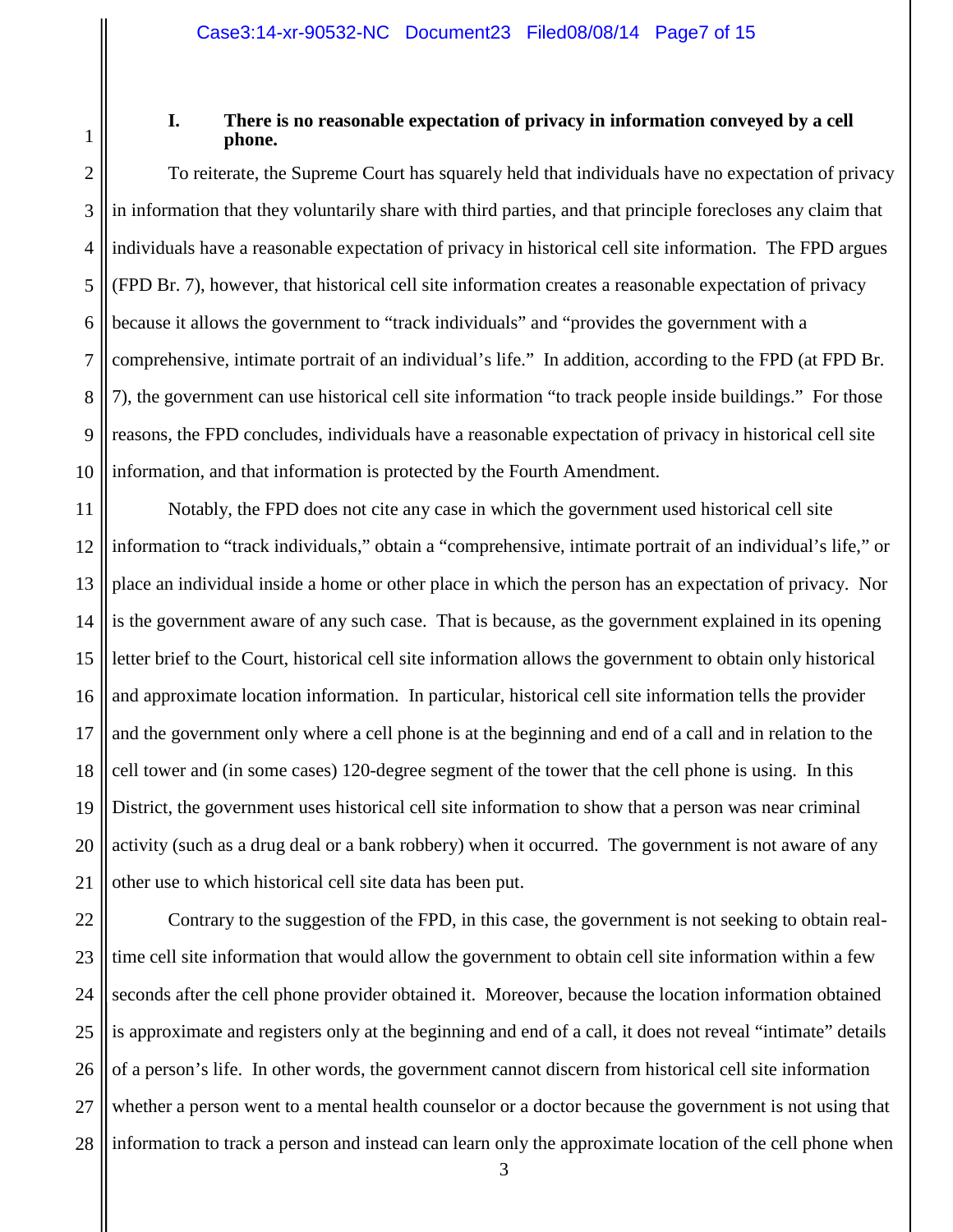1 a call is being made or received.<sup>[2](#page-7-0)</sup>

2 3 4 5 6 7 8 9 10 11 12 13 14 The FPD and its amicus Electronic Frontier Foundation (EFF) rely (FPD Br. 10-12; EFF Br. 6) on the Supreme Court's recent decision in *Riley v. California*, 134 S. Ct. 2473 (2014), for the proposition that "individuals have a reasonable expectation of privacy in cell phone location data." As set forth in the government's opening letter brief, however, *Riley* has no bearing on this case. In *Riley*, the question was whether the government must have probable cause and a warrant to search the *contents* of a cell phone, not historical cell site information. Although it may be true that, as the FPD argues, "*Riley*'s focus on the wealth of information revealed by an individual's cell phone . . . applies beyond the limited context of searches incident to arrest," nothing in *Riley* suggests that the Court's concern with a cell phone's contents has any bearing on historical cell site information or any other business record held by a third party. In fact, the examples cited from *Riley* by the FPD all involve information that can be obtained only by looking at the content of information contained in a cell phone. *See* FPD Br. at 11 (noting that *Riley* cited to or discussed "[d]ata on a cell phone" and photographs on a cell phone).

15 16 17 18 19 20 21 22 23 24 25 *Riley*'s discussion of *Smith* confirms that *Riley* did not expand the scope of what constitutes a Fourth Amendment search. The government in *Riley* argued that its authority to search phones incident to arrest should at least extend to a phone's call log, given the diminished expectation of privacy in such information under *Smith*. The Court distinguished *Smith*, explaining that *Smith* "concluded that the use of a pen register was not a 'search' at all under the Fourth Amendment. . . . There is no dispute here that the officers engaged in a search of [the defendant's] cell phone." *Riley*, 134 S. Ct. at 2492-93. Critically, the Court did not limit *Smith*; instead, it distinguished inspecting an arrestee's cell phone, which is a search, from obtaining information from the phone company, which under *Smith* is not. Amicus ACLU adopts the view expressed by the majority in *United States v. Davis*, 754 F.3d 1205 (11th Cir. 2014), that a cell phone user does not voluntarily share his or her location information with the cell phone provider. *See* ACLU Br. 8-10. In particular, the ACLU argues that the privacy

<sup>26</sup>

<span id="page-7-0"></span><sup>27</sup> 28  $2$  The FPD claims (Br. 3) that "there are 71 towers and 781 separate antennas" within one mile of the federal courthouse in San Francisco. The FPD's brief does not identify the significance of an antenna, as opposed to a tower. Moreover, according to the website cited by the FPD, those 71 towers have been erected by approximately 15 different companies.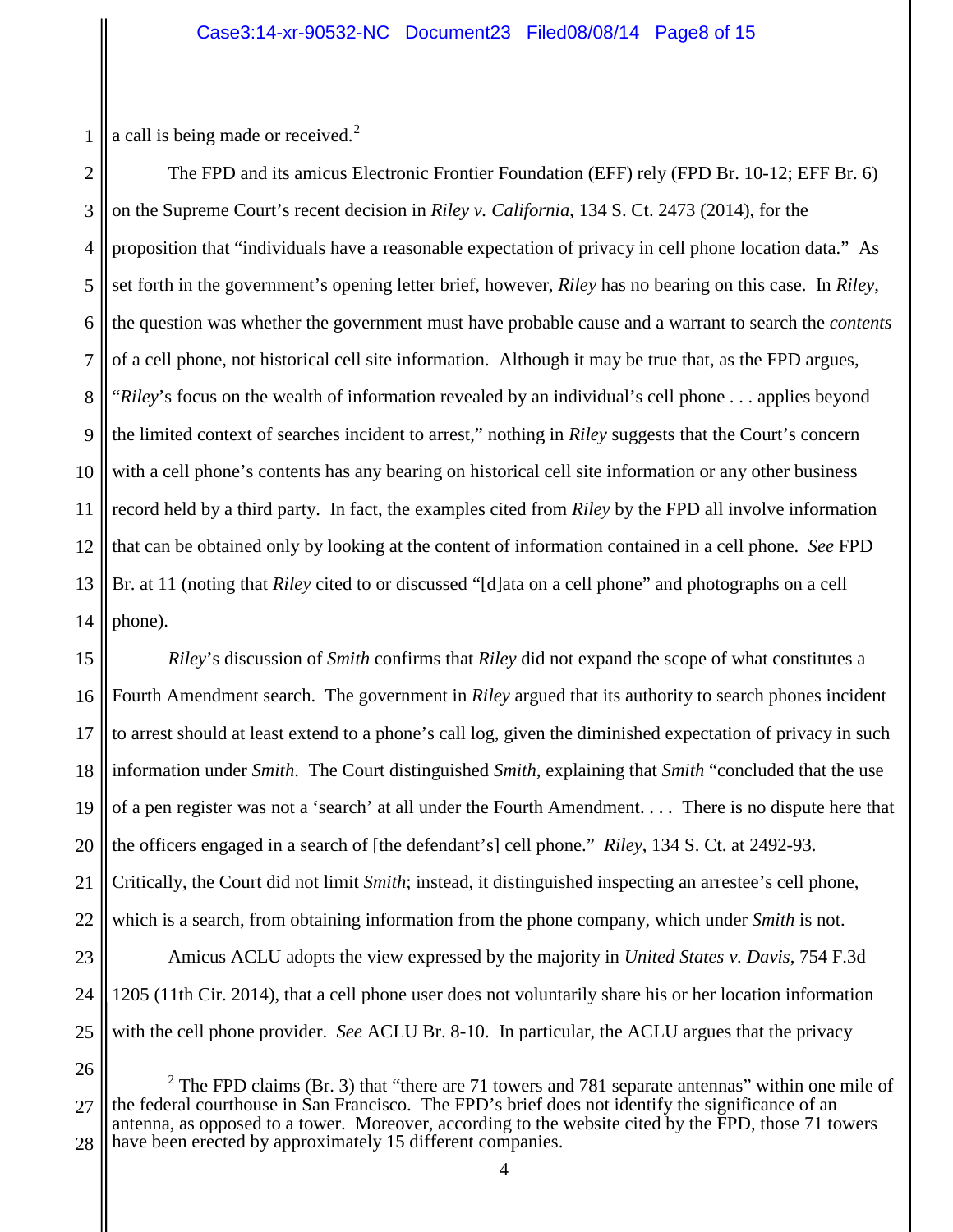1 2 3 4 5 6 7 8 9 10 11 12 13 14 policies adopted by the cell phone providers do not destroy a cell phone user's expectation of privacy because most cell phone users do not read the policies. As in many cases, however, publication is sufficient to put people on notice of the contents. For example, airline websites require a user to agree to certain terms and conditions before buying a ticket. Although few people read that small print, the terms and conditions are binding on a ticket buyer. Similarly, before obtaining a credit card, a person has to agree to pages of terms and conditions (on missed payments, interest rates, and arbitration, for example), and the credit card user cannot generally complain if those terms are enforced later. In *Smith* itself, the Court referred to the fact that telephone companies identify the uses to which phone numbers could be put in telephone books, which, even 35 years ago, few people read. To paraphrase the Court in *Smith*, even if the average user is not aware of all the uses to which cell phone signals may be put, he or she is aware that the cell phone is transmitting a signal to the provider. *See Smith*, 442 U.S. at 742-43. Finally, even assuming that a cell phone user is not subjectively aware that cell phone providers stored historical cell site data, that ignorance is not objectively reasonable; that is, it does not create an expectation of privacy that society is prepared to recognize. *See id.* at 743-44.

15 16 17 18 19 20 Nor is the ACLU correct that the cell phone providers' privacy policies fail to inform consumers that location information can be collected. *See* ACLU Br. at 11-13. As set forth in the government's opening letter brief, the AT&T policy specifically informs users that it will collect information on "where your wireless device is located." Similarly, the T-Mobile policy states that the provider will collect location information. That information is sufficient to put a user on notice that the use of the cell phone will result in the generation of records by the cell phone provider.

21 22 23 24 25 26 27 28 The FPD also relies (Br. 6-8) on the concurring opinions in *United States v. Jones*, 132 S. Ct. 945 (2012), to argue that "prolonged, electronic location monitoring by the government impinges upon a legitimate expectation of privacy." There are three short answers to this claim. First, *Jones* involved government surveillance; it did not purport to limit the government's ability to obtain information from a third party who had collected information at its own discretion. Second, as made clear above, historical cell site location information is not "prolonged, electronic location monitoring by the government." Instead, to reiterate, it provides only approximate information about the location of a cell phone when the cell phone makes or receives a call. Third, the concurring opinions in *Jones* do not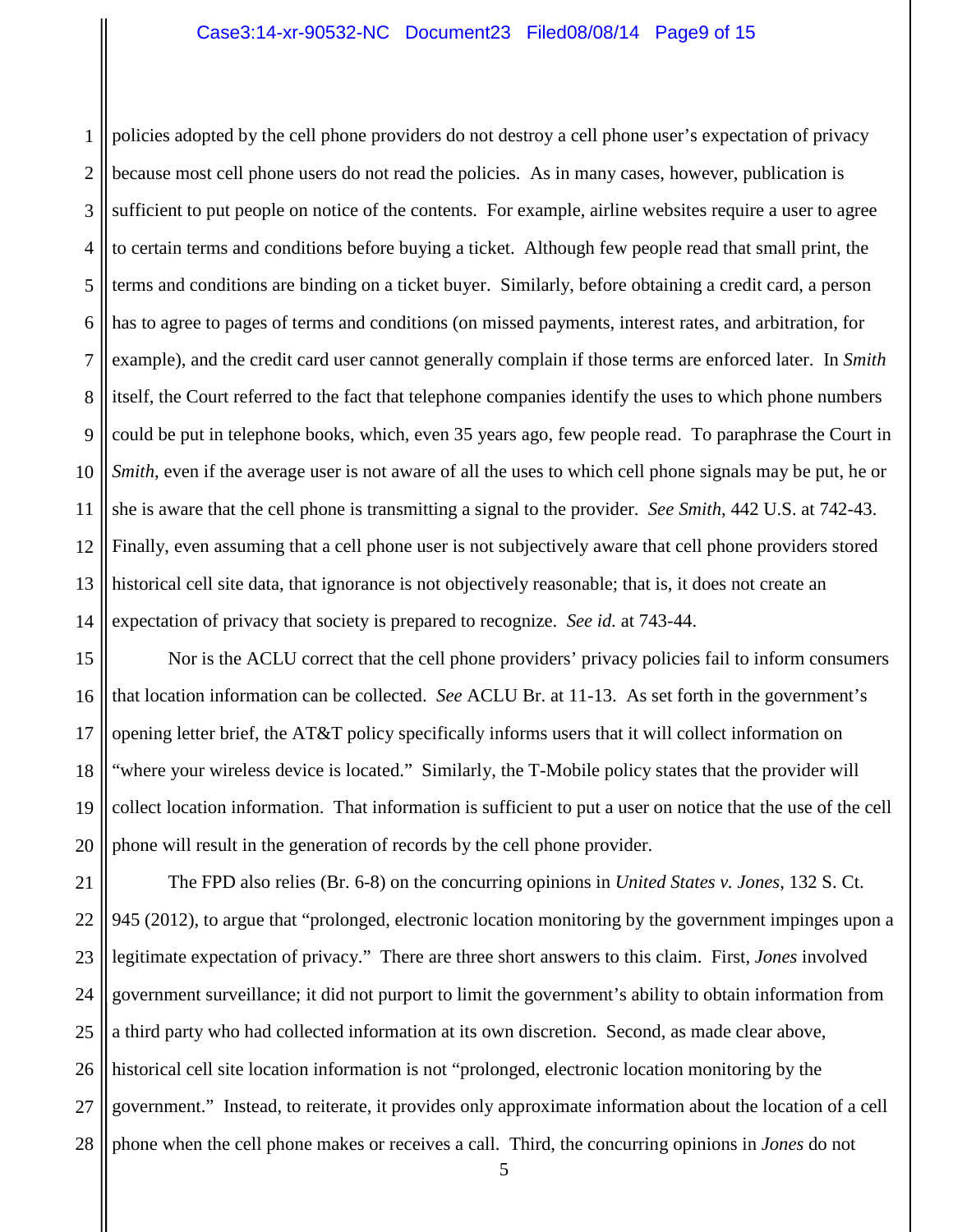1 2 3 4 5 6 7 8 9 10 constitute the opinion of the Court. A majority of the Court found that the physical trespass needed to install a GPS tracker on a vehicle intruded on the vehicle owner's legitimate expectation of privacy. Justice Sotomayor joined that opinion, but also wrote a concurring opinion to suggest that the Court should reconsider *Smith* and *Miller*; she did not join Justice Alito's concurring opinion arguing that placement of the GPS tracker for 30 days violated the vehicle owner's expectation of privacy under a traditional Fourth Amendment analysis. Put another way, Justice Sotomayor's argument that the Court should reconsider *Smith* and *Miller* shows that they continue to require the conclusion that a person has no expectation of privacy in voluntarily produced information. Finally, it is worth noting that Justice Alito, joined by three other Justices, encouraged the kind of legislative solution that Congress has advanced in the Stored Communications Act. *See Jones*, 132 S. Ct. at 964 (Alito, J., concurring).

11 12 13 14 15 16 17 18 19 20 Finally, the FPD argues (FPD Br. 13) that *Smith* and *Miller* are "inapplicable to an era where people routinely and unthinkingly disclose the most intimate details of their lives to their cell phone providers" and urges this Court to re-evaluate "the question of 'privacy' in the context of the Fourth Amendment." In support of that claim, the FPD and its amici stress that cell phones have become nearly ubiquitous. *See* FPD Br. 1-4; EFF Br. 1-6; ACLU Br. 1. As already stated, however, the Supreme Court has never overruled *Smith* or *Miller*, and neither this Court nor the Eleventh Circuit is free to disregard those cases. Nor were banks and telephone companies minor institutions in the 1970s. Accordingly, this Court may only find that the government is not entitled to historical cell site information if it concludes that cell phone users do not voluntarily convey that information to the cell phone provider. As set forth in the government's opening letter brief and above, this Court should reject that claim.<sup>[3](#page-9-0)</sup>

21

# **II. Historical cell site information constitutes a business record of the provider.**

22 23 24 As the Fifth Circuit held in *In re Application of U.S. for Historical Cell Site Data*, 724 F.3d 600, 612 (5th Cir. 2013), and the government argued in its opening letter brief, a historical cell site record is "clearly a business record." Instead of quarreling with this finding, the FPD argues that it is irrelevant

<sup>25</sup>

<span id="page-9-0"></span><sup>26</sup> 27 <sup>3</sup> Amicus EFF argues (EFF Br. 7-8) that this Court should recognize an expectation of privacy in historical cell site information and "reexamine the entire premise" of *Smith* because the California Supreme Court held in 1979 that state law enforcement officers had to show probable cause to obtain a pen register. *See People v. Blair*, 25 Cal. 3d 640 (Cal. 1979). The EFF does not explain how a 1979

<sup>28</sup> California Supreme Court decision could trump the United States Supreme Court and give this Court the ability to reexamine the premise of *Smith*.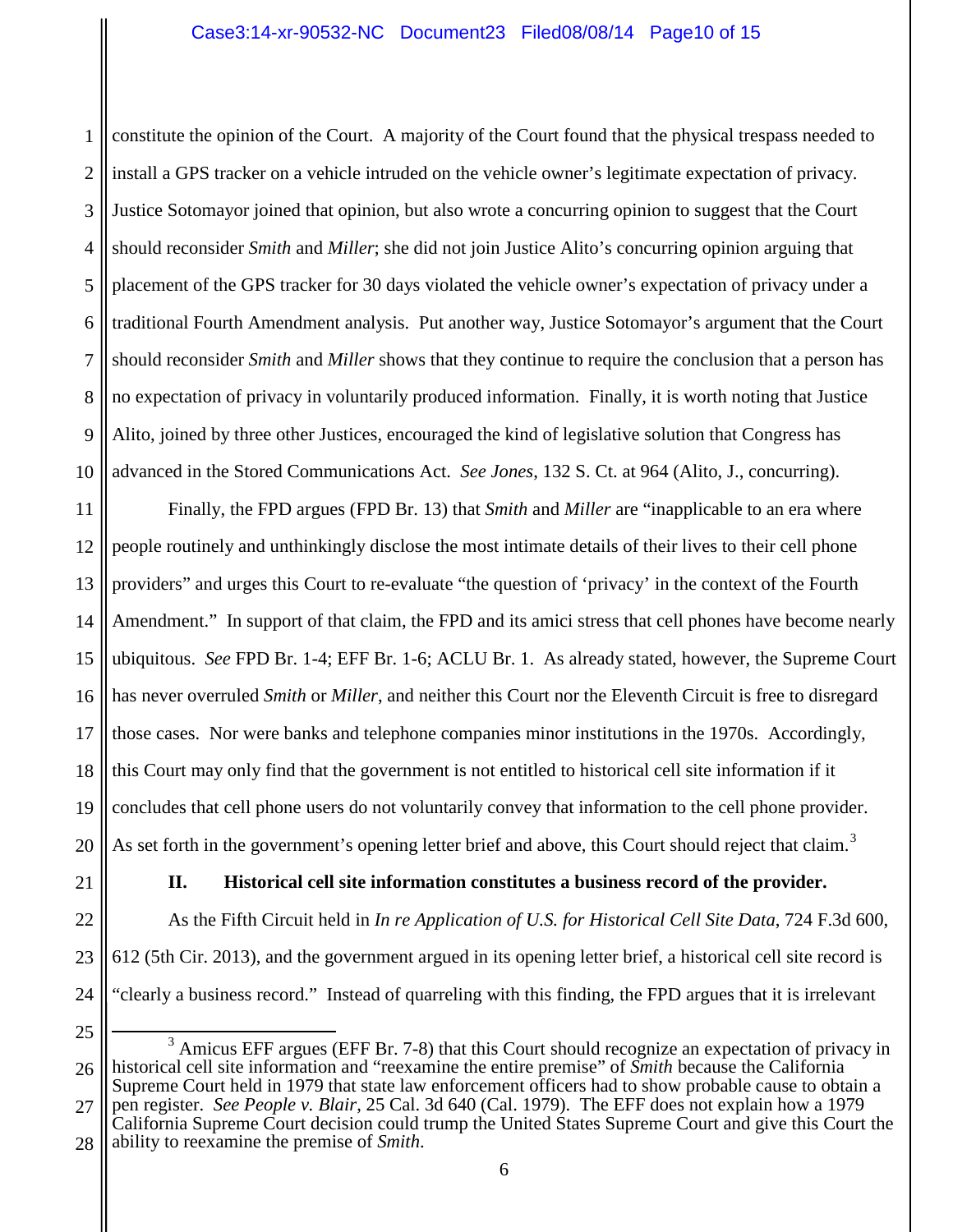1 2 3 4 5 6 7 8 9 because cell phone users have a reasonable expectation of privacy in cell phone records. As set forth above, however, that premise is inaccurate. Moreover, as the Supreme Court has made clear, a person has no expectation of privacy in business records created and held by a third party. In *Donaldson v. United States*, 400 U.S. 517 (1971), the Court held that a taxpayer could not intervene in the enforcement of IRS summonses to his former employer for his employment records. The Court explained that the material sought "consists only of [the employer's] routine business records in which [Donaldson] has no proprietary interest of any kind." *Id*. at 530. The FPD's argument disregards *Donaldson*, and acceptance of its argument would represent an expansion of an individual's right to privacy into records that the individual has not created.

10 11 12 13 14 15 16 17 18 19 20 21 22 23 24 Because historical cell site records are business records created and stored at the discretion of the provider, the government could use a § 2703(d) order to compel their disclosure even if the FPD were correct that location information is not voluntarily conveyed to the telephone company. In *Miller*, the Supreme Court addressed whether bank records were voluntarily disclosed only because the bank was required by the Bank Secrecy Act to keep the targeted records. *See Miller*, 425 U.S. at 441-42. Prior to the Bank Secrecy Act, the Court upheld a subpoena for bank records in a short *per curiam* opinion without addressing voluntariness. *See First National Bank of Mobile v. United States*, 267 U.S. 576 (1925). An inquiry into voluntariness is called for only when the government has imposed upon the business a mandatory records retention requirement or is acting as a government agent in collecting and disclosing information prospectively, as in *Smith v. Maryland*. For example, the Supreme Court did not address voluntariness in *SEC v. Jerry T. O'Brien, Inc.*, 467 U.S. 735 (1984), which held that the target of an investigation had no right to notice of subpoenas issued to third parties. *See id.* at 743 n.11 ("It should be noted that any Fourth Amendment claims that might be asserted by respondents are substantially weaker than those of the bank customer in *Miller* because respondents, unlike the customer, cannot argue that the subpoena recipients were required by law to keep the records in question.").

25 26 27 28 The FPD also claims that the government mandates that cell phone providers keep historical cell site information by the Communications Assistance for Law Enforcement Act, Pub. L. 103-414, 108 Stat. 4279 (1994) (CALEA). In fact, CALEA requires only that providers must be capable of implementing specific court orders, such as a Title III order. Nothing in CALEA requires providers to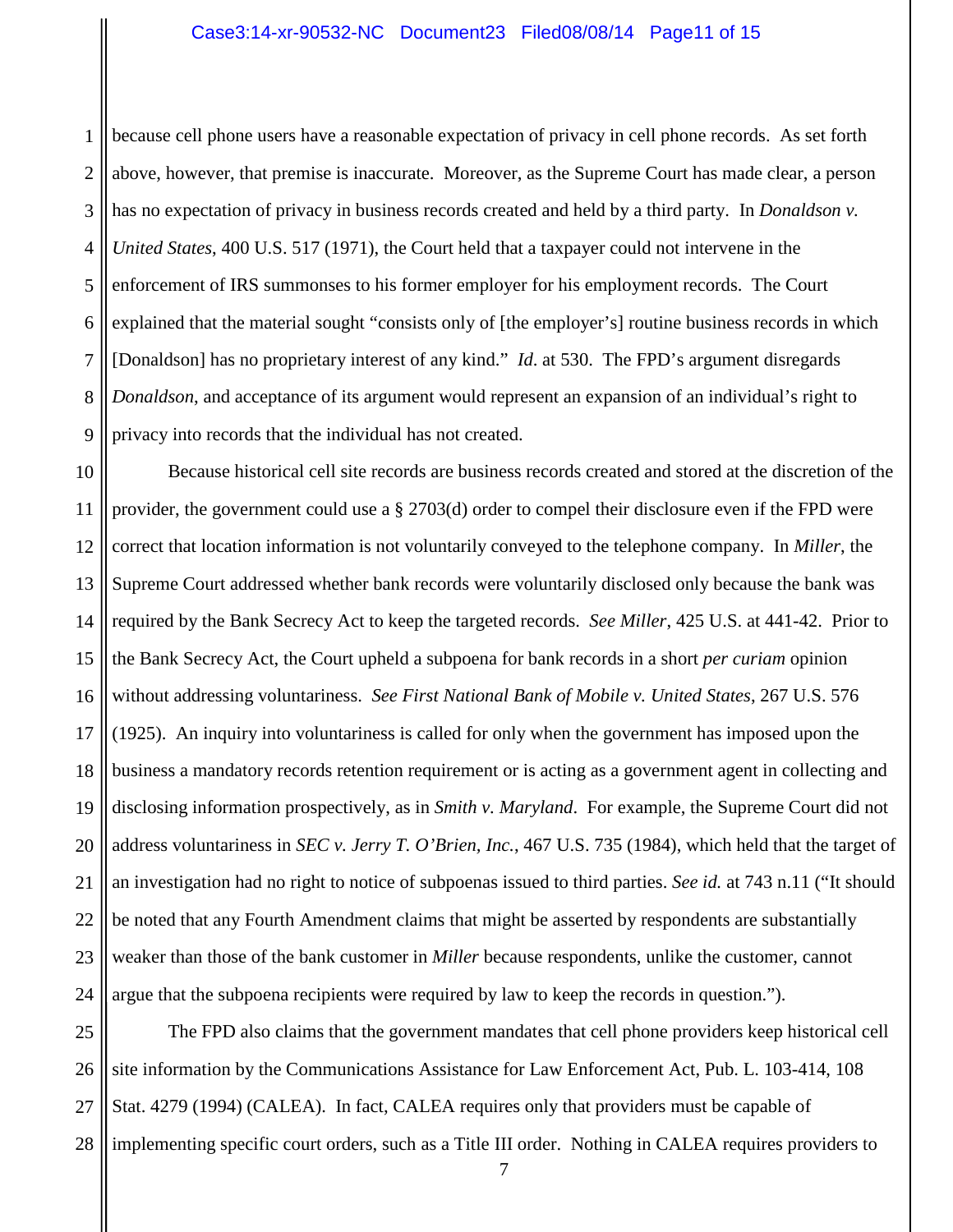1 2 3 4 5 6 7 8 collect and store cell site records absent a specific court order pertaining to the specific phone. *See United States v. Graham*, 846 F. Supp. 2d 384, 398 (D. Md. 2012) ("Federal law does not mandate that cellular providers create or maintain" historical cell site records). Nor is the FPD correct in asserting (FPD Br. 19) that CALEA's requirement in 47 U.S.C. § 1002(a) that "all cell phone service providers [must] build into their networks equipment capable of 'expeditiously isolating and enabling the government . . . to access call-identifying information" requires cell phone providers to maintain historical cell site information. Again, that section does not require providers to store historic cell site information.[4](#page-11-0)

9 10

### **III. This Court has the authority under the Stored Communications Act to issue an order requiring a cell phone provider to furnish historical cell site information.**

11 12 13 14 15 16 17 18 19 20 Addressing an issue on which the Court did not seek briefing, the FPD appears to argue (Br. 21- 25) that a court lacks authority under the Stored Communications Act to issue an order for historical cell site information. But a closer reading of that portion of the FPD's brief suggests that it actually asserts that the Stored Communications Act *should not* encompass orders directing the production of historical cell site information. In particular, the FPD argues that Congress did not consider historical cell site information either when it enacted the Stored Communications Act in 1986 or amended it in 1994, that cell site networks have experienced "explosive growth" over the last 28 years, and that law enforcement agencies "have taken advantage" of the availability of cell site information. Based on these assertions, the FPD concludes that the Court should engage in "at least a reassessment of the interests at stake in allowing the government to obtain [historical cell site information] without a warrant." FPD Br. 25.

21 22 23

As an initial matter, FPD is wrong regarding the legislative history. Congress was specifically concerned with location information when it enacted CALEA. In testifying in support of CALEA, FBI Direct Louis Freeh testified that "[s]ome cellular carriers do acquire information relating to the general

24

<span id="page-11-0"></span>25 26 <sup>4</sup> The case on which the FPD relies for the conclusion that the "call-identifying information" that CALEA requires a cell phone provider to keep includes historical cell site information, *U.S. Telecomm. Assn. v. FCC*, 227 F.3d 450, 453 (D.C. Cir. 2000), does not contain the proposition for which it is cited. To the contrary, "even courts that have concluded that government acquisition of cumulative cell site

27 28 location records can violate the Fourth Amendment generally acknowledge that these records are generated in the ordinary course of the provider's business." *United States v. Graham*, 846 F. Supp. 2d at 398.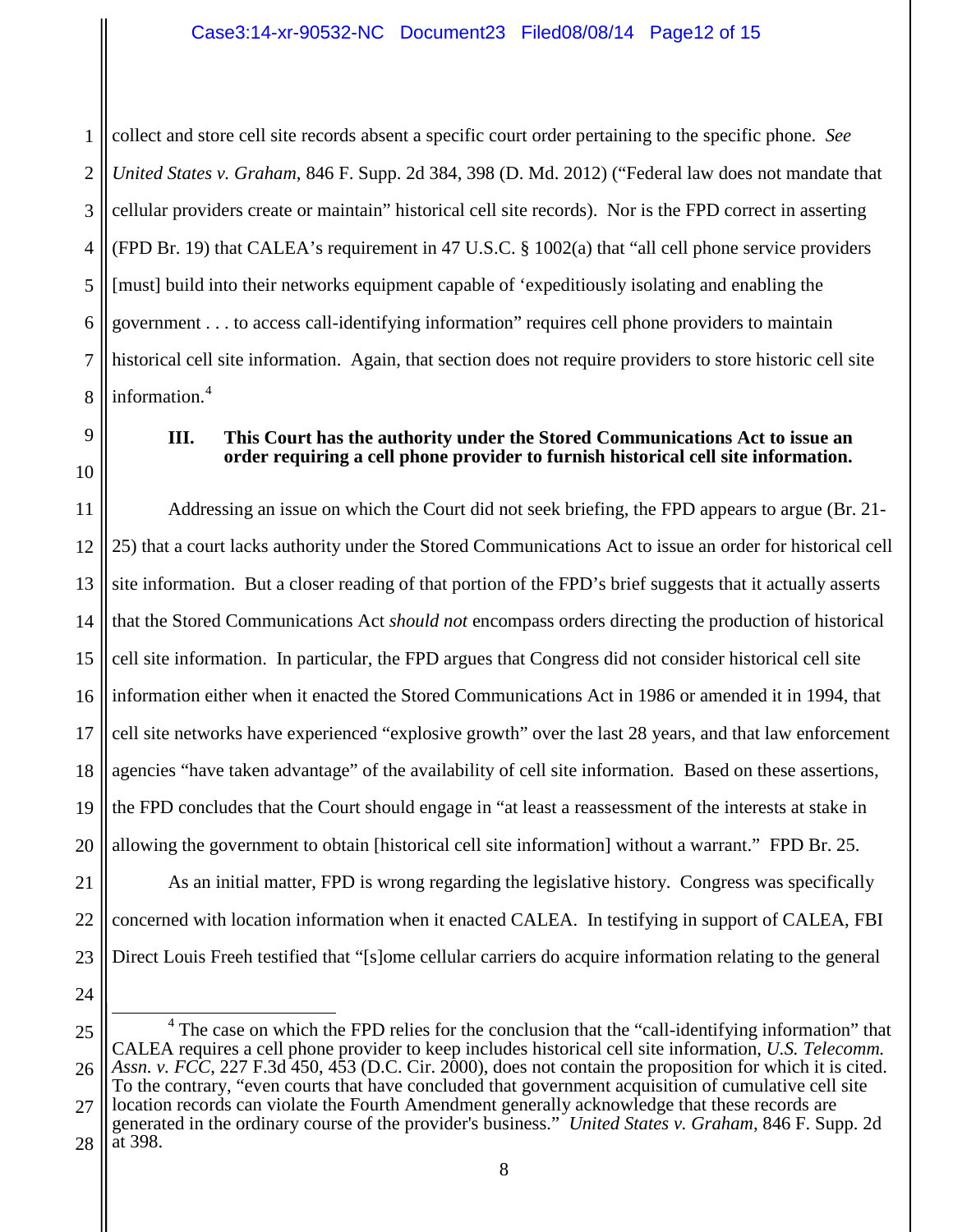1 2 3 4 5 6 7 8 9 10 11 12 13 location of a cellular telephone. . . . Even when such generalized location information, or any other type of 'transactional' information is obtained from communications service providers, court orders or subpoenas are required and obtained." Statement of Louis J. Freeh, Director, FBI, Before the Senate Judiciary Subcomm. on Tech. and the Law and the House Subcomm. on Civil and Constitutional Rights, 103rd Cong. (March 18, 1994), *available at* 1994 WL 223962. Subsequently, in enacting CALEA, Congress enhanced privacy protections for location information in two ways. First, it limited providers from disclosing location information "solely pursuant" to a pen/trap order. *See* CALEA § 103; 47 U.S.C. § 1002(a). Second, CALEA raised the standard for obtaining § 2703(d) orders, which are used to obtain cell-site records, from a "relevance" standard to the "specific and articulable facts" standard now in effect. *See* CALEA § 207; 18 U.S.C. § 2703(d). Especially in light of the "strong presumption of constitutionality" accorded to federal statutes challenged on Fourth Amendment grounds, *United States v. Watson*, 423 U.S. 411, 416 (1976), it is appropriate for this Court to respect the standard for cell site records established by the Congress.

14 15 16 17 18 19 20 21 22 23 24 25 26 In any event, even if the FPD intends to argue that the Stored Communications Act does not authorize a court to order the provision of historical cell site information, it is incorrect. Section 2703(c) straightforwardly provides that "a governmental entity may require a provider of electronic communication service or remote computing service to disclose a record or other information pertaining to a subscriber to or a customer of such service (not including the contents of communications)." Historical cell site records are "a record or other information pertaining to a subscriber to or a customer of" a cell phone provider. Accordingly, the language of § 2703 plainly reaches historical cell site information. The FPD does not mention this language or argue that it does not reach historical cell site information, but, as the FPD points out (but only in the next section of its brief), "[a]nalysis of the statutory text" provides the answer to the question whether § 2703(d) allows the government to seek an order in this case. FPD Br. 25 (quoting *POM Wonderful, LLC v. Coca-Cola Co.*, 134 S. Ct. 2228, 2236 (2014)). In short, nothing in CALEA leaves this Court free to engage in a "reassessment of the interests at stake."

27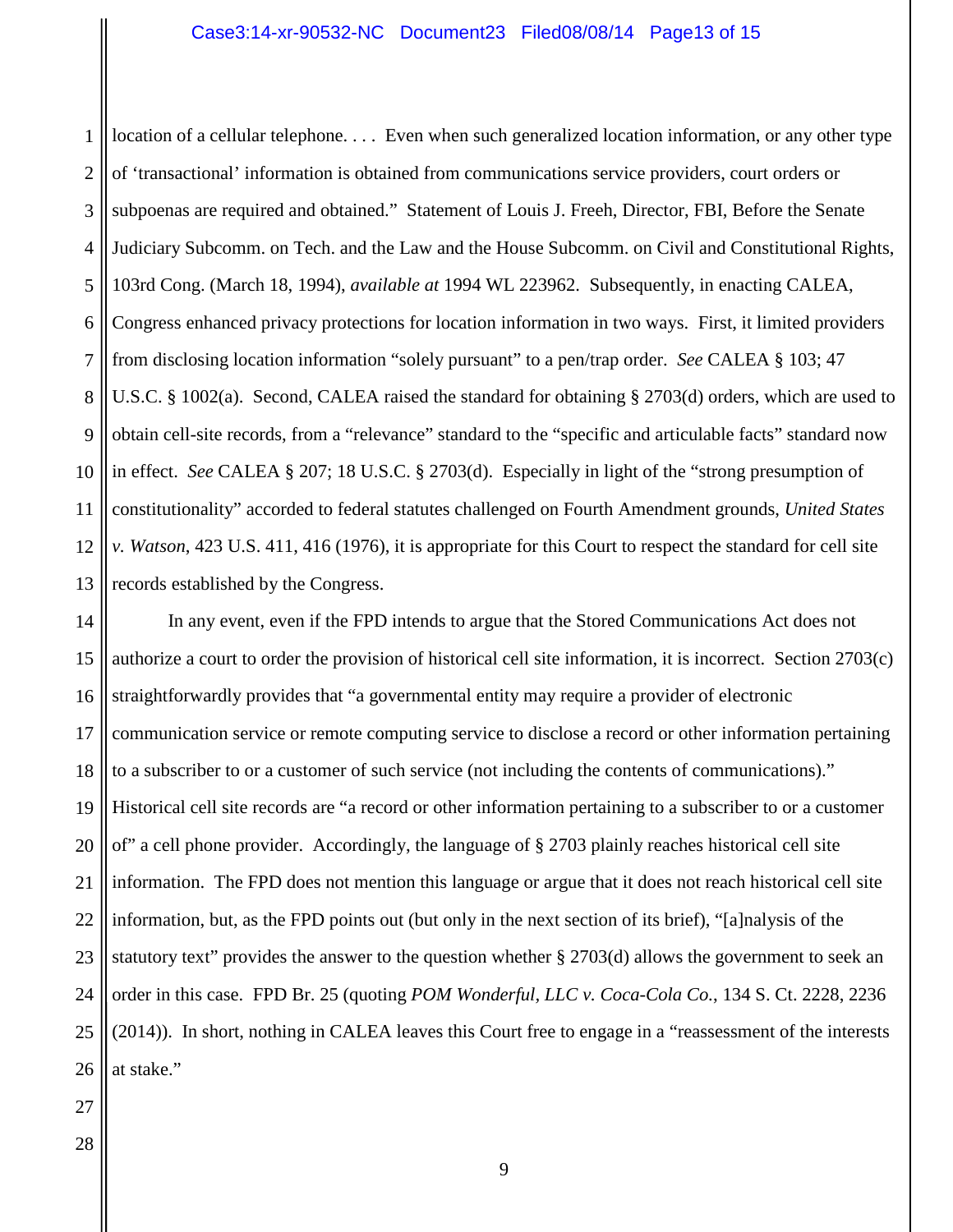#### **IV. An application that meets the requirement in 18 U.S.C. § 2703(d) to present "specific and articulable" facts must be granted.**

1

2 3 4 5 6 7 8 9 Relying on the Third Circuit's decision in *In the Matter of Application of the U.S. for an Order Directing a Provider of Electronic Communications Service to Disclose Records to the Government*, 620 F.3d 304 (3d Cir. 2010) (*In the Matter of Application of the U.S.*), the FPD argues (Br. 25-28) that under the Stored Communications Act, 18 U.S.C. § 2703(d), a magistrate judge has discretion to deny an application that contains the requisite "specific and articulable facts" supporting issuance of an order to supply historical cell site information. That is not the issue that the FPD was asked to brief, and this Court has not suggested that it would decline to issue an order in response to an application that complies with § 2703(d) if that section does not violate the Fourth Amendment.

10 11 12 13 14 15 16 17 18 19 20 21 22 23 24 25 26 27 28 In any event, the FPD's argument is incorrect. The Stored Communication Act's language and structure make clear that a court may issue an order under § 2703(d) for historical cell site information. Section 2703(d) specifies that an order "may be issued by any court that is a court of competent jurisdiction and shall issue only if the governmental entity offers specific and articulable facts showing that there are reasonable grounds to believe that the . . . records or other information sought . . . are relevant and material to an ongoing criminal investigation." As The Fifth Circuit has explained, the Third Circuit is incorrect because the phrase "shall" signifies a lack of discretion: "The word 'shall' is ordinarily 'the language of command.'" *In re Application*, 724 F.3d at 607 (quoting *Alabama v. Bozeman*, 533 U.S. 146, 153 (2001) (internal quotation omitted)). The court explained that the "may be issued" language grants a court the authority to issue the order, but the "'shall issue' term directs the court to issue the order if all the necessary conditions are met." *In re Application*, 724 F.3d at 607. Put another way, the phrase "may be issued" is "enabling language that allows the government to seek an order in any court of competent jurisdiction"; it does not grant a court discretion to refuse to issue an order altogether. *In re Application of the United States for an Order Pursuant to 18 U.S.C. § 2703(d)*, 830 F. Supp. 2d 114, 146-146 (E.D. Va. 2011) (finding that court has no discretion to decline to issue an order that satisfies § 2703(d)). Likewise, the phrase "only if" in the statute does not undercut the word "shall." As the district court in Virginia explained, the phrase "'only if' creates a necessary but not sufficient condition" but it "does not automatically create a gap in the statute that should be filled with judicial discretion." *Id*. at 148. In short, as the Virginia district court held, "[t]he statute contemplates a